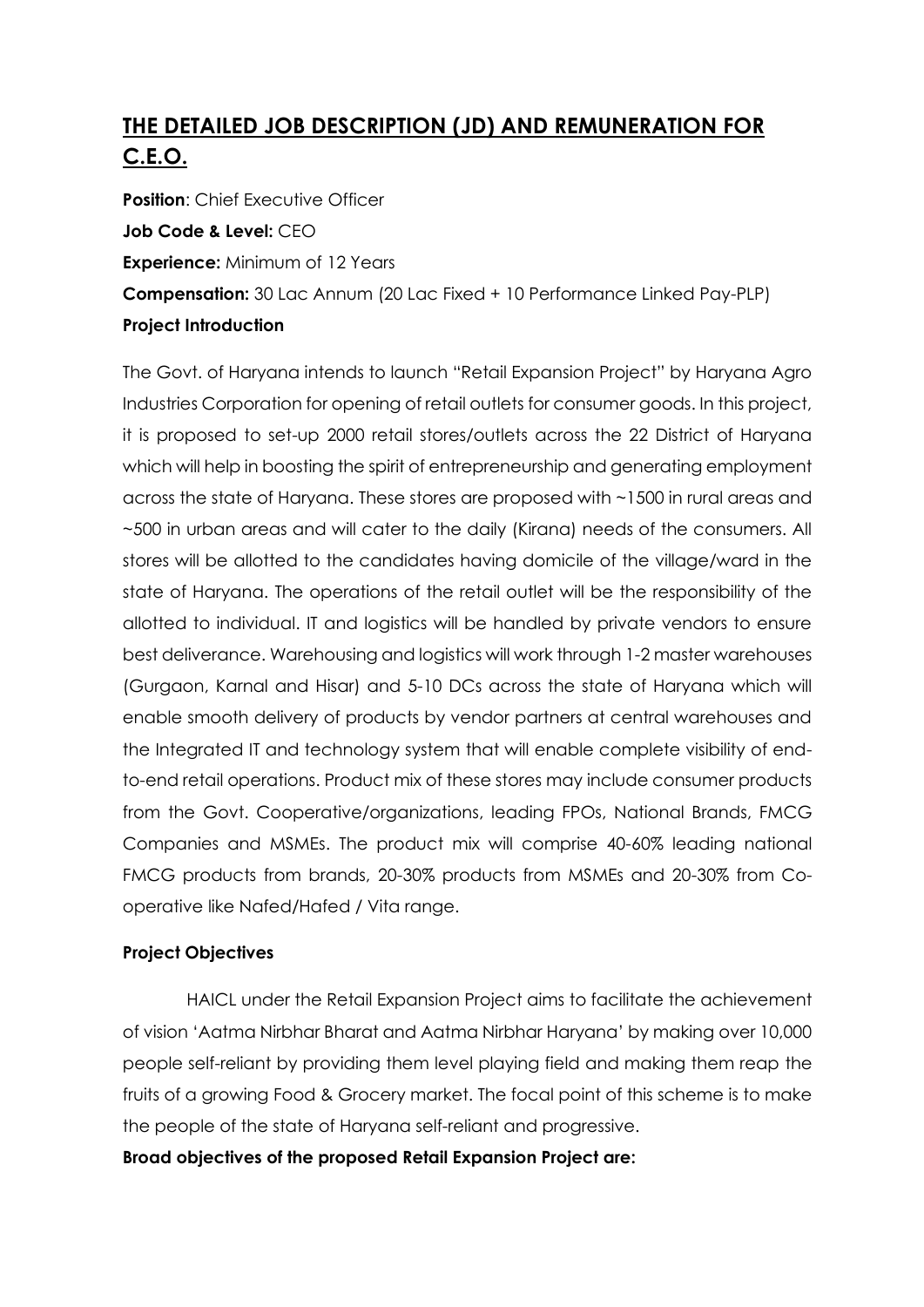To provide an alternate channel of sales to MSMEs, FPOs, SHGs and Govt. Agencies and bring different stakeholders on a common platform by leveraging the strengths of each other

- To promote entrepreneurship
- Provide best quality products at discounted prices
- Enhance the reach of Haryana based MSME's
- Promote retail policy of Haryana and generate employment across the State
- Going forward, the organization would help generate market for innovative products across packaged consumer goods
- Enhancing manufacturing efficiency in the State

Furthermore, Retail Expansion Project will help in boosting the spirit of entrepreneurship and generating favorable employment opportunities. Through these retail outlets, Government will offer best quality products at discounted prices under State-owned brands and further the aim of Haryana Retail policy.

#### **Target Beneficiaries**

- Unemployed State Subjects
- **MSMEs**
- **Consumers**
- Govt. Co-operatives
- Other Co-operatives, FPOs, SHGs

#### **Project Strategy**

 The State Government is focused on setting up a franchisee under the 'Retail Expansion Project' to sell grocery products. HAICL will leverage its manufacturing, logistic and marketing machinery to establish the franchisee and offer wide range of products with superior quality, value and transparent pricing. Through this venture, Government of Haryana expects to revitalize entrepreneurship opportunities in rural, urban and semi-urban areas of the State.

Business models for '**Retail Expansion Project'** are as proposed:

- FOFO (Franchisee owned Franchisee Operated) Rural Locations
- FOFO (Franchisee owned Franchisee operated) Urban Locations

#### **Franchisee Owned Franchisee Operated**– Rural Locations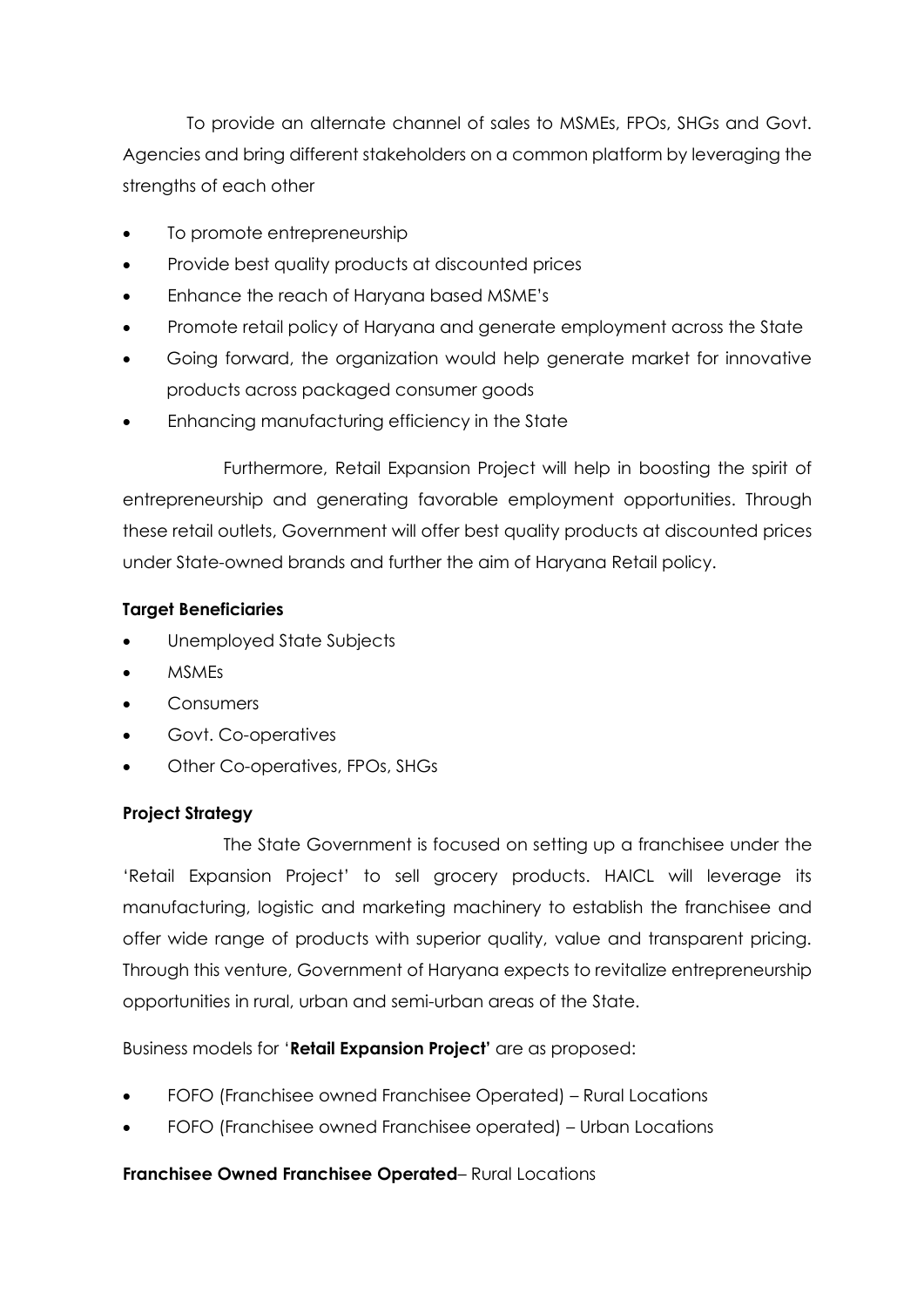The FOFO model will be extended in the rural parts of the state to nearly 1500 unemployed youths in the age group of 21-35 years (relaxed for ex-servicemen up to 50 years). The franchisees will be selected through an online application system based upon the eligibility parameters of franchisee policy.

Each franchisee will be provided with POS machine along-with POS application. Entire operations will be ERP/WMS based. The execution is responsibility of engaged system integrator.

Each Franchisee will be provided free logistics services at their doorstep. The logistics and warehousing services will be managed by engaged logistics service provider.

HAICL will provide all training assistance, branding and fastest moving product assortment. Store fitment will be provided by HAICL at the cost of Franchisee. HAICL has committed to provide average 10% margin to Franchisee.

#### **Overall Purpose of the Role of CEO:**

The role of the CEO/ Team leader would be to articulate the overall vision of the organization and create an eco-system of stake holders and partners which cohesively work in creating a successful business model for retail operations. The CEO will be responsible to position the retail business as a trusted, affordable and approachable destination for the residents of the state to fulfill their daily demand of essentials and non-essential items. Another critical aspect of the CEO/ team leader would be to develop a retail identity and presence across the state. Along with the same, he/ she will also be responsible for providing level playing field to Govt. Cooperatives, MSMEs, SHG, FPOs etc. through the retail expansion plan

#### **Key Responsibilities:**

- Creates an environment and culture that focuses on fulfilling the company's mission, vision, and values.
- Operational management of all business departments.
- Develops business prospects by studying economic trends and revenue opportunities; projecting acquisition and expansion prospects; analyzing organization operations; identifying opportunities for improvement, cost reduction, and systems enhancement; and accumulating capital to fund expansion.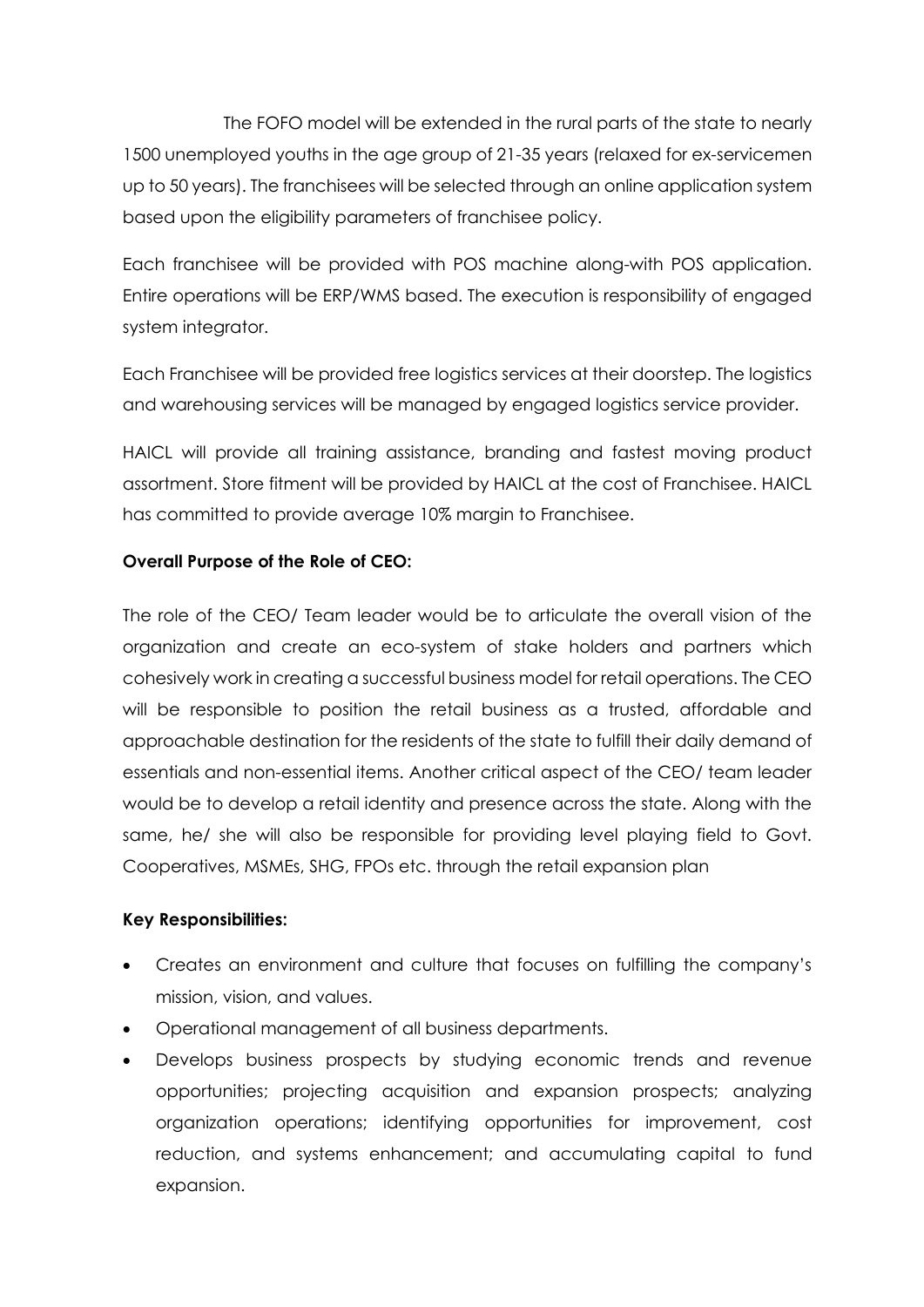- Ensures the company is staffed with well-trained, quality, and engaged employees at all times; works closely with the executive management team to develop effective hiring, training, and compensation plans to retain our quality talent; and leads and mentors staff, engaging and empowering them to be successful in serving customers.
- Oversees financial performance and risk profile while ensuring that all of regulatory obligations are met; manages the design and implementation of new products and services; and oversees brand development and the implementation of effective marketing strategies.
- Represents Company at important business functions, community events, industry training and events, and networking opportunities.
- Ensures quality metrics are achieved through sound business processes following regulatory agency guidelines.
- Focuses on consensus building efforts and strategic planning.
- Ensures the timely submission of month-end financial and operational reviews, contributes to the development of and participation in corporate-wide strategic planning efforts.
- Monitors company performance by measuring and analyzing results, initiating corrective actions, and minimizing the impact of variances.
- Increases revenues and income before inter-company allocations and implements operating cost controls in the areas of staffing, supplies, purchased services, etc.
- Communicates circumstances and events of operations to officers, managers and other appropriate people to keep all apprised.
- Effectively manages contract negotiations and statutory compliance.
- Updates job knowledge by remaining aware of new regulations, participating in educational opportunities, reading professional publications, maintaining personal networks, and participating in professional organizations.
- Plan, develop, implement and direct the organization's operational and fiscal function and performance.
- Act as a strategic partner by developing and implementing the company's plans and programs.
- Analyze and make recommendation on the impact of long range growth initiatives, planning, and introduction of new strategies and regulatory actions.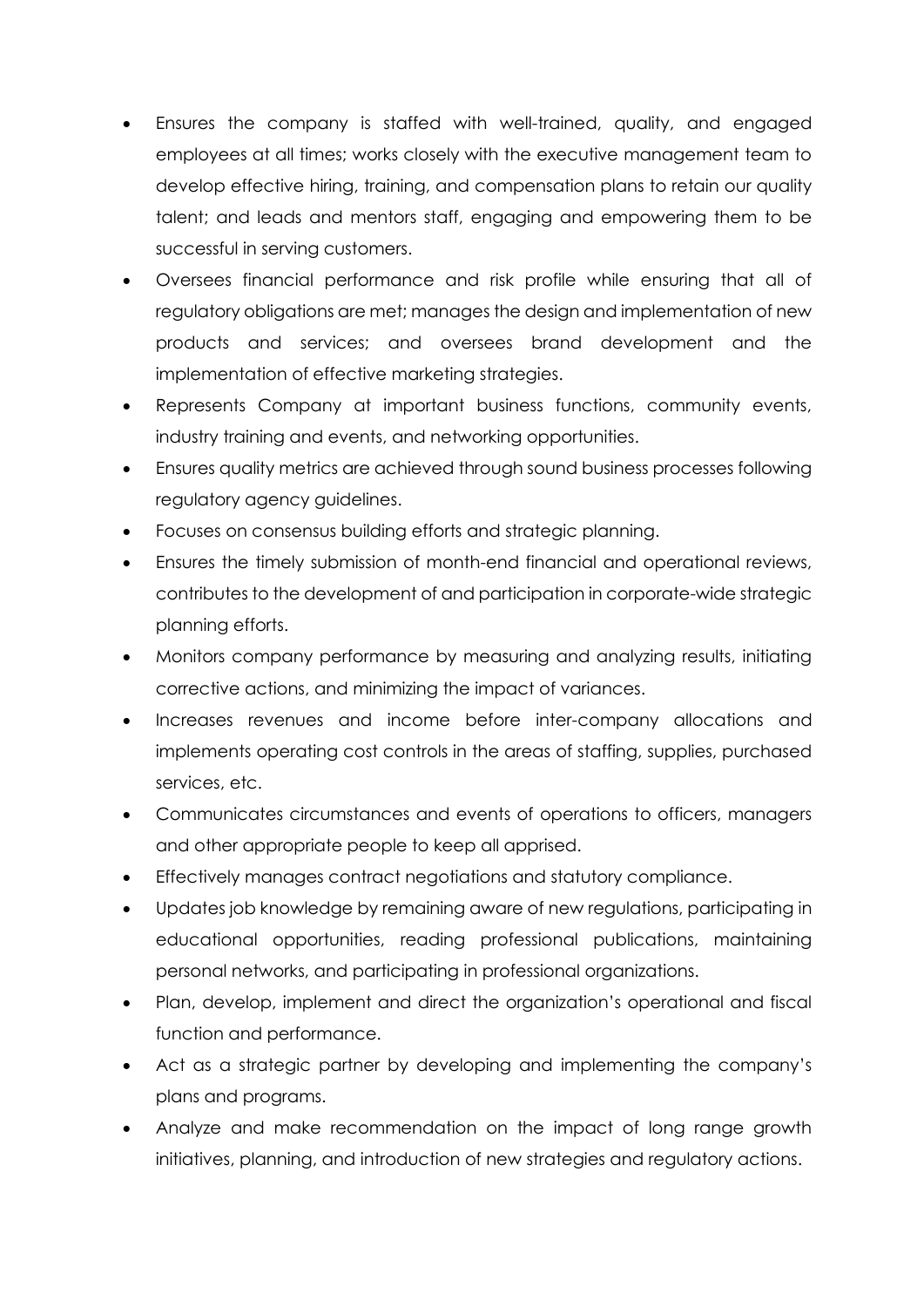- Develop credibility and authority for the finance leadership team by providing accurate analysis of budgets, reports and financial trends and operational procedures to the senior executive team.
- Create, improve, implement and enforce policies and procedures of the organization that will improve operational and financial effectiveness of the company.
- Provide expert financial guidance and advice to others within executive leadership.
- Improve the planning and budgeting process on a continual basis by educating departments and key members of corporate leadership.
- Provide strategic input and leadership on decision making issues affecting the organization; specifically relating to the evaluation of potential mergers, acquisitions or partnerships.
- Work with finance team to develop a solid cash flow projection and reporting mechanism, which includes setting a minimum cash threshold to meet operating needs.
- Act as a strategic advisor and consultant offering expert advice on contracts, negotiations or business deals that the corporation may enter into.
- Evaluate company's financial, operational, and sales and marketing structures to plan for continual improvements and a continual increase of operating efficiencies.
- Mentor and interact with members of staff at all levels to foster growth and encourage development among senior executive team and all members of staff.
- Be the chief steward of the Company, ensuring the company is well positioned in the public marketplace and build relationships and credibility with outside investors to provide necessary resources to fund and grow the Company.
- Be the primary spokesperson for the Company in all interactions with the press, the financial community and the public markets. Chief Executive Officer Qualifications/Skills:
- Corporate management
- Financial planning and strategy
- Strategic planning and vision
- Promotion of process improvement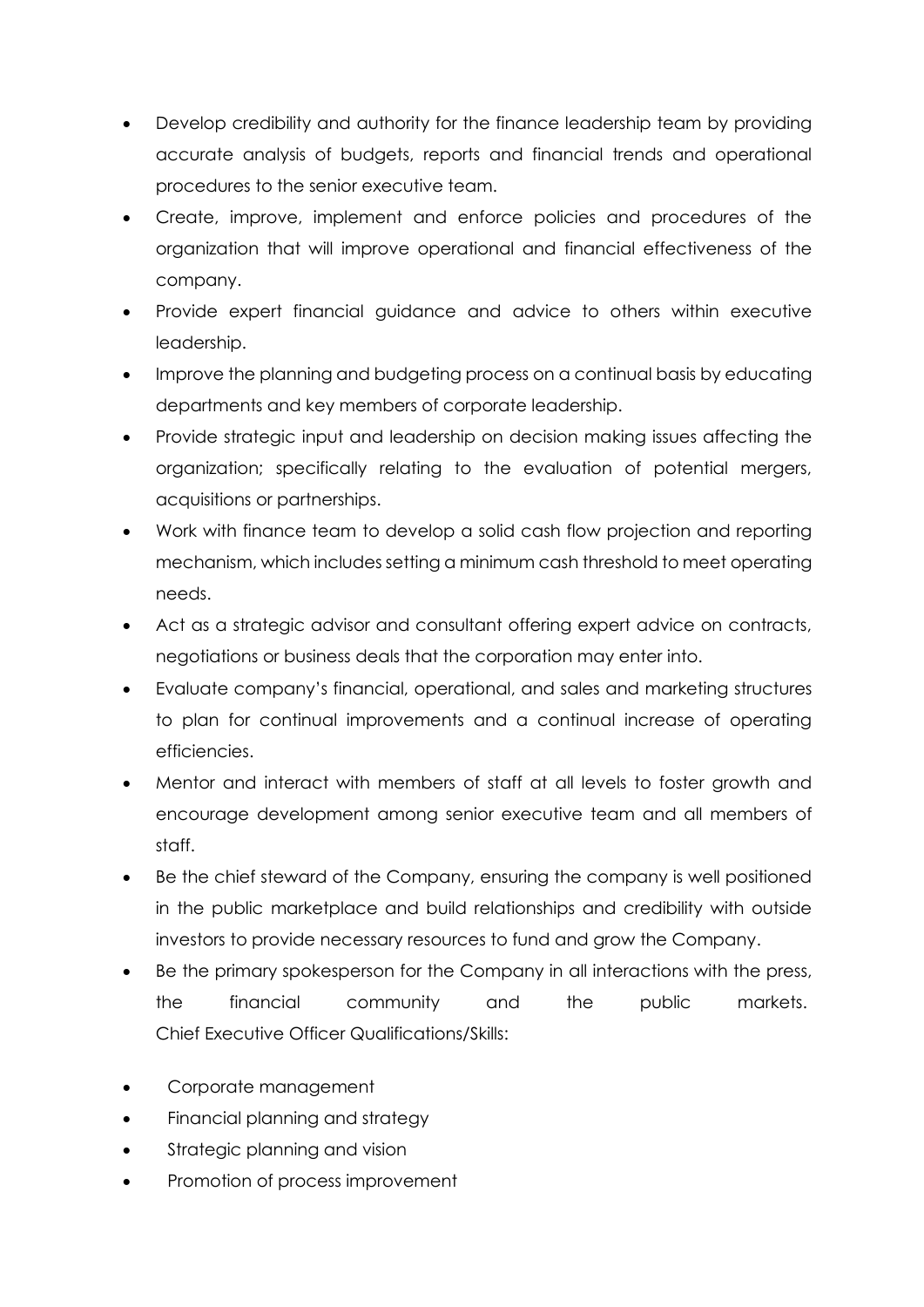- **Forecasting**
- Marketing and business development
- Budget development

#### **Education, Experience, and Licensing Requirements**

- Master's degree in business, accounting, finance, or any related field
- Minimum of 12 years of management experience including extensive commercial lending/credit administration experience
- In-depth understanding of the industry including Retails, Logistic, e-commerce, Marketing, warehousing, procurement, Finance & IT for risk management, compliance, and regulatory requirements.
- In-depth understanding of accounting principles including budgeting, balance sheets, income statements, cash flow, and capital planning management
- Strategic leadership ability

### **CEO Skills & Competencies**

- **Interpersonal skills:** The CEO needs to form good relationships with other departmental heads in the organization and get significant input from them so that the strategic decisions and directions are in a streamlined manner.
- **Analytical skills:** The CEO must participate in evaluating the success of the organization in reaching its goals. He/ She must make sure that each strategic goal is measurable.
- **Strong Leadership skills:** CEO must demonstrate the leadership necessary to make the organizations mission a success. This includes providing [vision](https://www.thebalancecareers.com/leadership-vision-1918616) direction, attracting followers, and all other aspects of successful leadership.
- **Management skills:** The CEO is responsible for creating a culture of learning to help enhance and grow the skills and abilities of employees.

## **Performance Linked Pay components (Rs. 10 Lakh)**

**Total PLP Amount= RS. 10 Lakhs/ Annum- Year-1**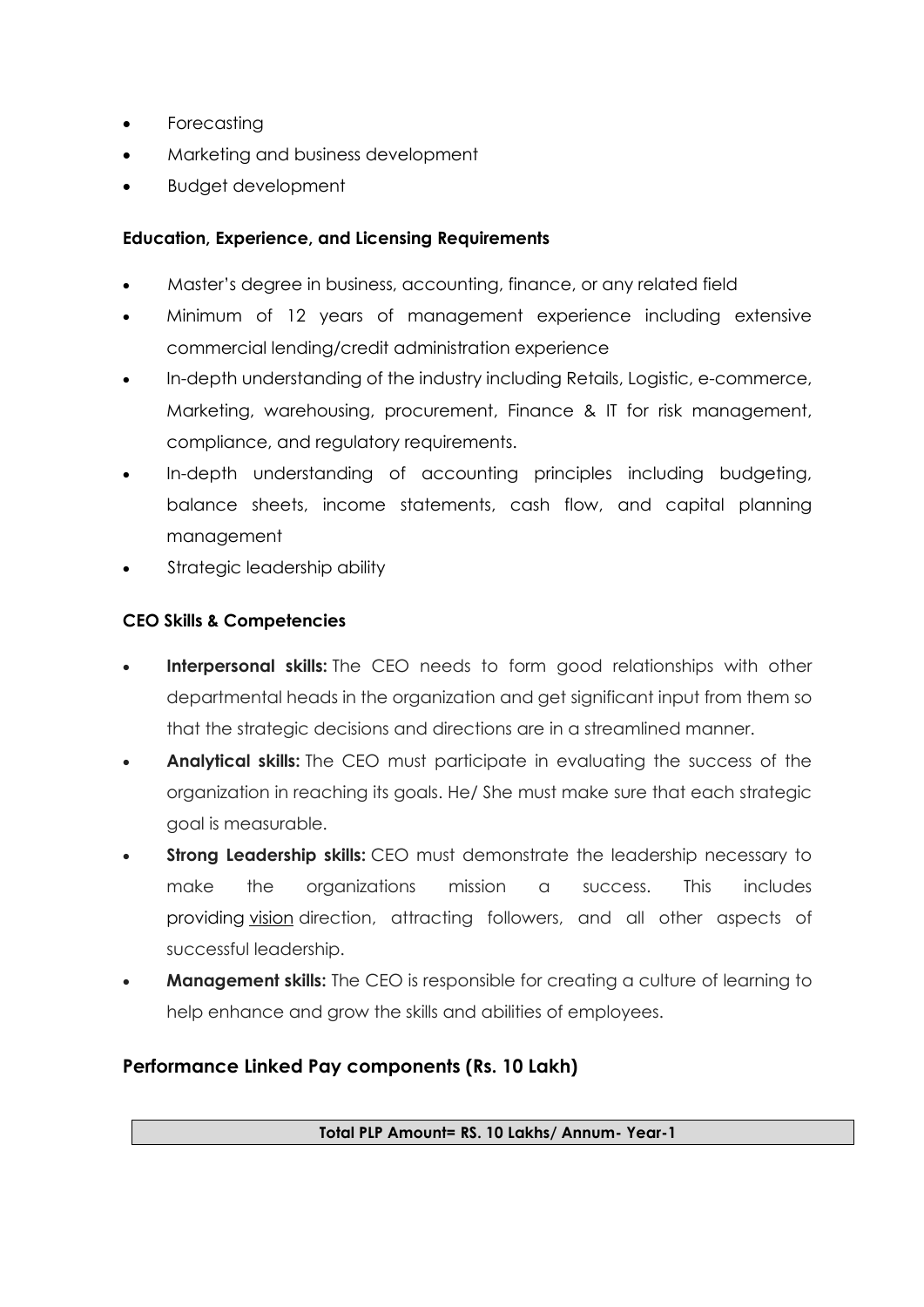| <b>PLP</b><br>Component                 | <b>Head Name</b>                                                                                                         | Max.<br>Quarterly<br>Payout | <b>Calculation's parameters / Remarks</b>                                                                                                                                                                            |
|-----------------------------------------|--------------------------------------------------------------------------------------------------------------------------|-----------------------------|----------------------------------------------------------------------------------------------------------------------------------------------------------------------------------------------------------------------|
| <b>Business</b><br>Growth<br>(50%)      | <b>Retail Business</b><br>Growth upto 90 Cr<br>$(Qtr.-I)$                                                                | 125,000                     | Business Growth 90Cr and Above-100%<br>Business Growth 75 Cr. - 89 Cr. - 75%<br>Business Growth 65 Cr. - 74 Cr. - 50%<br>Business Growth 50 Cr. - 64 Cr. - 25%<br>Business Growth 30 Cr-49 Cr.- 10%                  |
|                                         | <b>Business Growth upto</b><br>180 Cr (Qtr.-II)<br>(90 Cr. of Quarter I<br>and additional 90 Cr.<br>of Quarter II)       | 125,000                     | Business Growth 180 Cr. and Above-<br>100%<br>Business Growth 160 Cr. - 179 Cr. - 75%<br>Business Growth 130 Cr. - 159 Cr. - 50%<br>Business Growth 100 Cr.- 129 Cr. - 25%<br>Business Growth less than 100 Cr-Nil   |
|                                         | <b>Business Growth upto</b><br>270 Cr (Qtr.-III)<br>(180 Cr. till Quarter II<br>and additional 90 Cr.<br>of Quarter III) | 125,000                     | Business Growth 270 Cr. and Above-<br>100%<br>Business Growth 240 Cr. - 269 Cr. - 75%<br>Business Growth 210 Cr. - 239 Cr. - 50%<br>Business Growth 180 Cr.- 209 Cr. - 25%<br>Business Growth less than 180 Cr - Nil |
|                                         | <b>Business Growth upto</b><br>360 Cr (Qtr.-IV)<br>(270 Cr. till Quarter II<br>and additional 90 Cr.<br>of Quarter IV)   | 125,000                     | Business Growth 360 Cr. and Above-<br>100%<br>Business Growth 330 Cr. - 359 Cr. - 75%<br>Business Growth 300 Cr. - 329 Cr. - 50%<br>Business Growth 270 Cr.- 299 Cr. - 25%<br>Business Growth less than 270 Cr.      |
| <b>New Store</b><br>Opening<br>$(50\%)$ | Quarter I- New Store<br>Opening-250<br>Current number of<br>stores - Nil                                                 | 125,000                     | No of Outlets 250 and Above-100%<br>No of Outlets 200-249 - 85%<br>No of Outlets 150-199 - 75%<br>No of Outlets 100-149-50%<br>No of Outlets 50-99 -10%                                                              |
|                                         | Quarter II- New Store<br>Opening-additional<br>250 outlets than<br>Qtr. I (250+250= 500)                                 | 125,000                     | No of Outlets 500 and Above-100%<br>No of Outlets 450-499 - 85%<br>No of Outlets 400-449 - 75%<br>No of Outlets 350-399 -50%<br>No of Outlets 300-349-10%                                                            |
|                                         | Quarter III- New Store<br>Opening-additional<br>250 outlets than<br>Qtr. II (500+250= 750)                               | 125,000                     | No of Outlets 750 and Above-100%<br>No of Outlets 700-749 - 85%<br>No of Outlets 650-699 - 75%<br>No of Outlets 600-649 -50%<br>No of Outlets 550-599-10%                                                            |
|                                         | Quarter IV- New Store<br>Opening-additional<br>250 outlets than<br>Qtr. III (750+250=<br>1000                            | 125,000                     | No of Outlets 1000 and Above-100%<br>No of Outlets 950-999 - 85%<br>No of Outlets 900-949 - 75%<br>No of Outlets 850-899 -50%<br>No of Outlets 800-849-10%                                                           |

| Total PLP Amount = Rs. 10 Lakhs/ Annum Year-2 |                  |                             |                                           |  |  |
|-----------------------------------------------|------------------|-----------------------------|-------------------------------------------|--|--|
| <b>PLP</b><br>Component                       | <b>Head Name</b> | Max.<br>Quarterly<br>Pavout | <b>Calculation's parameters / Remarks</b> |  |  |